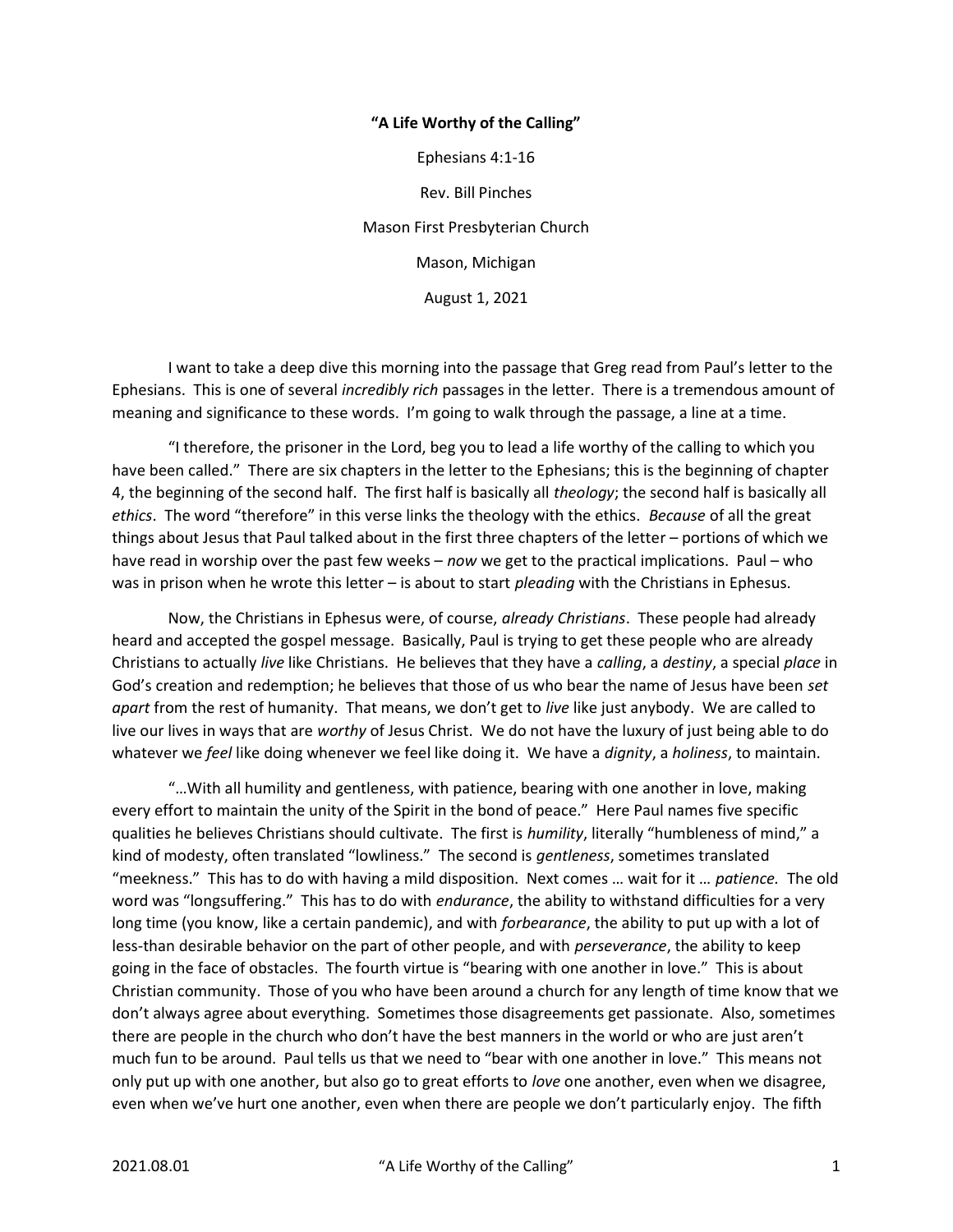virtue is "making every effort to maintain the unity of the Spirit in the bond of peace." Paul reminds us that – no matter how strong our disagreements might be at times – we are all still one in Christ. In John's gospel Jesus says that he is "the vine" and we are "the branches;" we are all part of the same tree. We all share the same roots, the same foundation. We are all on similar journeys towards God.

Now the model for these virtues is Jesus himself. Jesus modeled humility by giving up his place at God's side to come down here, become one of us, and die for us. Jesus modeled gentleness in the manner in which he allowed himself to be led to the cross, like a sheep on its way to the slaughter. Jesus modeled patience in his dealings with the scribes and Pharisees. He modeled "bearing with one another in love" when he looked down at the people who were crucifying him and appealed to God to forgive them. And as for "making every effort to maintain the unity of the Spirit in the bond of peace" – well, he didn't so much model that, as he created it. He is the bond that holds us all together.

 "There is one body and one Spirit, just as you were called to the one hope of your calling, one Lord, one faith, one baptism, one God and Father of all, who is above all and through all and in all." Christianity, though it exists in a variety of different forms, is one faith. When we celebrate communion, we celebrate it not only with the people who are here in this sanctuary and in this congregation, but with all our sisters and brothers in the faith: Methodists, Catholics, Baptists, and all the rest; with Christians who are Black, Asian, and Hispanic, and so forth; with Christians of the present, the past, and the future. We are all part of the household of God, all baptized into the very same faith, "in the name of the Father, and the Son, and the Holy Spirit." We often use the word "church" as if there are all sorts of different churches; in truth, there is just one church, and millions of individual congregations.

"But each of us was given grace according to the measure of Christ's gift." Paul is about to talk about the different spiritual gifts, the idea that every Christian has been given a particular set of talents that are to be used for building up the church, like music, or evangelism, or administration. He begins this discussion with a quotation from Psalm 68: "When he ascended on high he made captivity itself a captive; he gave gifts to his people." That's just a reminder that Christ's gift-giving to us was foretold in the Old Testament. Then Paul digresses onto a little tangent, which the NRSV conveniently puts in parentheses: "(When it says, 'He ascended,' what does it mean but that he had also descended into the lower parts of the earth? He who descended is the same one who ascended far above all the heavens, so that he might fill all things.)" Here Paul is referring to Christ's ascension into heaven, following his resurrection from the dead; and also Christ's descent – either his descent from heaven to earth at his birth, or from earth to the realm of the dead at his death; the text can be interpreted either way.

But back to Paul's main point: "The gifts he gave were that some would be apostles, some prophets, some evangelists, some pastors and teachers." He lists here five of the different spiritual gifts that are bestowed upon Christians. This is not an exhaustive list; if you combine this list with a few other passages, you come up with about thirty different spiritual gifts. Every Christian has some of these gifts; no Christian has them all. Here, Paul focuses on the gifts that have to do with leadership in the church, with shepherding the people of God: "to equip the saints for the work of ministry, for building up the body of Christ, until all of us come to the unity of the faith and of the knowledge of the Son of God, to maturity, to the measure of the full stature of Christ." The leaders in the church have two primary responsibilities: first, to "equip the saints for the work of ministry," that is, to teach and exhort all the people of God to take up their calling as servants of Jesus Christ, each of them – each of you – with your own particular way of serving in the church of Jesus Christ, based on the gifts that the Holy